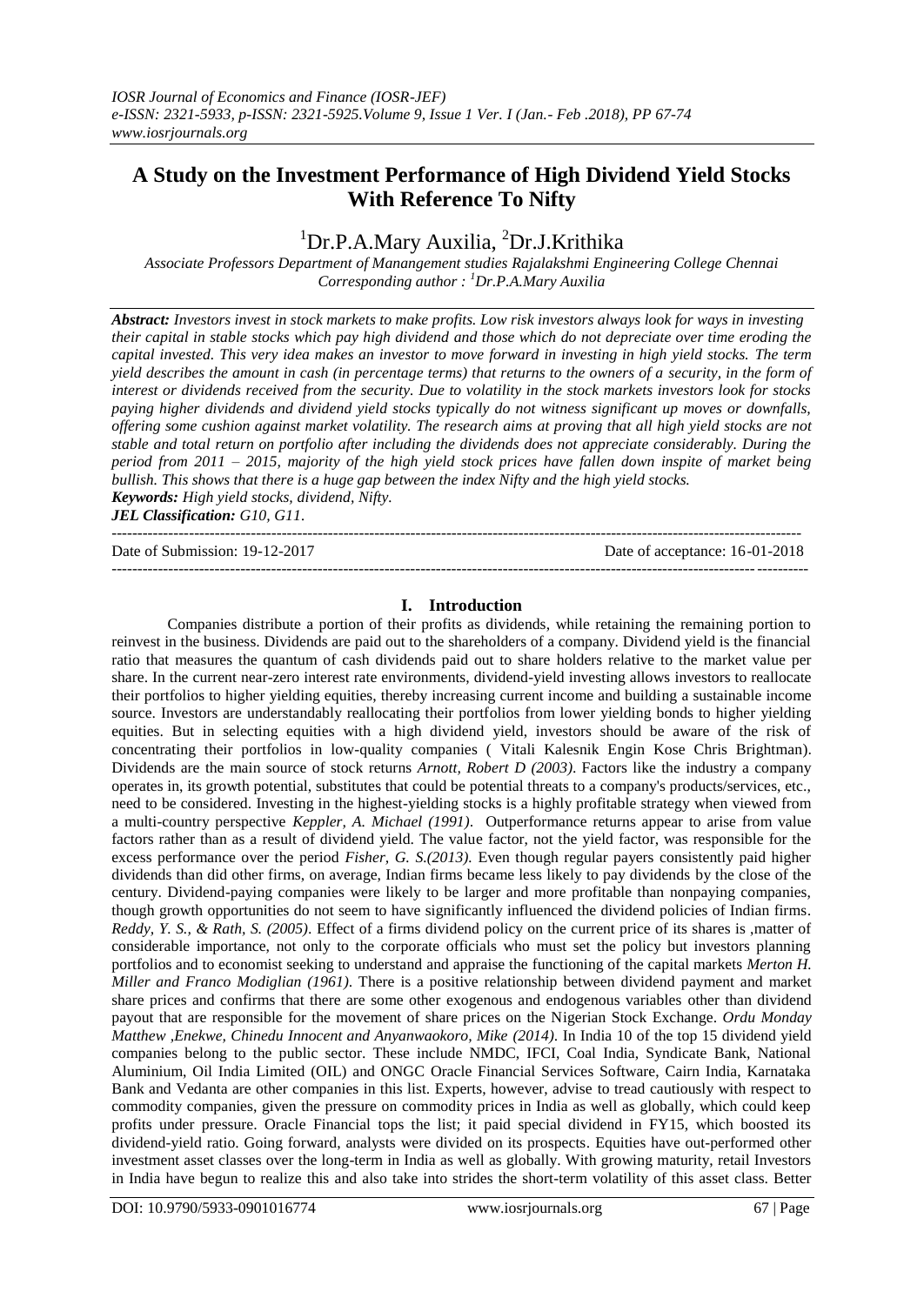regulatory environment and improved corporate governance have also helped to bring more investors to Equities. Companies that have the highest yield may be due to depressed share prices. In many cases, a depressed share price could be due to a company's weakening fundamentals and business model.

#### **II. Research Methodology**

#### **2.1 Statement of problems**

To Study the Investment Performance of High dividend Yield Stocks with reference to Nifty.

## **2.2 Research Objective:**

## **Primary Objective:**

To analyze return of high dividend yield stocks and to compare with nifty returns

## **Secondary Objective:**

- To identify the high dividend yield stocks in NIFTY
- To analyze the return of high yield stock.
- To analyze the nifty index returns.

#### **2.3 Source of data:**

Secondary data collected from:-

- NSE website
- Money control
- Yahoo finance

#### **2.4 Population & Period of research:**

Nifty 50 and Next 50 companies five years data was collected from Jan 2011 to Dec 2015. Top ten high yield stocks were selected as sample. Sample size is 10.

#### **III. Research Analysis**

#### **Framework of analysis:**

Portfolio worth of Rs.10,00,000 is assumed with Rs.1,00,000 investment in each stock. To calculate,

- Dividend yield% = (Dividend per share/Market price per share)  $*100$
- No of shares = Investment value/Market price per share
- Stock value = (Market price\*no of shares purchased)
- Dividend Value = (Face value of a share\*dividend declared %)\*no of shares
- Total value = Stock value + Dividend value
- Growth of the portfolio or the stock value of the shares and nifty index value  $=\frac{1}{1}$  (Current year value Previous year value)/Previous year value}\*100].

| Top 10 performing companies             |                 |        |                         |                    |                  |  |
|-----------------------------------------|-----------------|--------|-------------------------|--------------------|------------------|--|
| <b>Company Name</b>                     | Symbol          |        | Dividend % Market Price | Dividend per share | Dividend yield % |  |
| Oracle Financial Services Software Ltd. | OFSS            | 13300% | 3554.05                 | 665                | 18.71            |  |
| Coal India Ltd.                         | <b>COALINDI</b> | 207%   | 295.45                  | 26.7               | 9.02             |  |
| NMDC Ltd.                               | <b>NMDC</b>     | 8555   | 101.5                   | 8.55               | 8.42             |  |
| Oil India Ltd.                          | OIL             | 200%   | 315.45                  | 20                 | 6.34             |  |
| Rural Electrification Corporation Ltd.  | RECLTD          | 107%   | 169.5                   | 10.7               | 6.31             |  |
| Cairn India Ltd.                        | CAIRN           | 90%    | 155.4                   |                    | 5.79             |  |
| Canara Bank                             | CANBK           | 105%   | 192.05                  | 10.5               | 5.47             |  |
| Power Finance Corporation Ltd.          | PFC             | 91%    | 172                     | 9.1                | 5.29             |  |
| Bank of India                           | <b>BANKINDI</b> | 50%    | 97.05                   |                    | 5.15             |  |
| Infosys Ltd.                            | <b>INFY</b>     | 1190%  | 1187.5                  | 59.5               | 5.01             |  |

#### Table 3.1: Top yield companies in NSE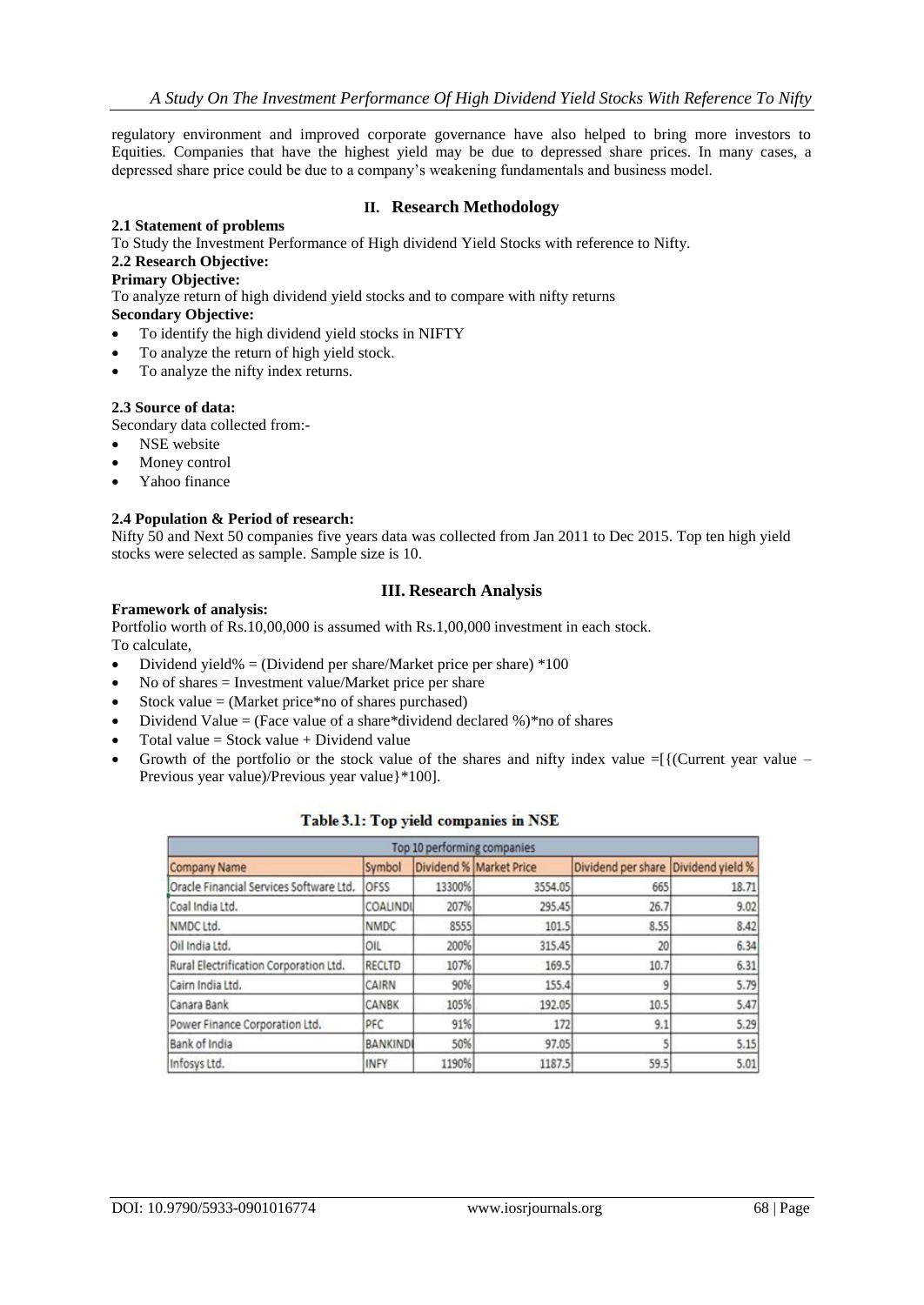|           | <b>Share</b> | Stock                  | Dividend  | Dividend | Dividend |             |
|-----------|--------------|------------------------|-----------|----------|----------|-------------|
|           | Price        |                        |           |          |          |             |
|           | (Rs.)        | value (Rs.) Declared % |           | Value    | vield %  | Total (Rs.) |
| Aug- $11$ | 2139         | 91098.81               | 0.00%     | 0.00     | 0.00%    | 91098.81    |
| Aug- $12$ | 2570         | 109454.86              | 0.00%     | 0.00     | 0.00%    | 109454.86   |
| Aug- $13$ | 2960.05      | 126066.87              | 0.00%     | 0.00     | 0.00%    | 126066.87   |
| Aug-14    | 3260         | 138841.57              | 0.00%     | 0.00     | 0.00%    | 138841.57   |
| Aug- $15$ | 4022         | 171294.72              | 13300.00% | 28321.98 | 18.71%   | 199616.70   |

Table 3.2: Calculation of Total value of OFSS stock. Face Value: 5 Share price 2348 No. of shares - 43

**Inference:** Stock value total is Rs.1,99,616.70 for the investment of Rs. 1,00,000, almost it has grown 100% in 5 years with dividend, which was declared only in the  $5<sup>th</sup>$  year by the company

#### Table 3.3: Calculation of Total value of NMDC stock.

Face Value: 1 Share price 282 No. of shares -354

|           | <b>Share</b> | Stock     | Dividend                 | Dividend | Dividend |          |
|-----------|--------------|-----------|--------------------------|----------|----------|----------|
|           | Price        |           |                          |          |          | Total    |
|           | (Rs.)        |           | Value $(Rs.)$ Declared % | Value    | vield %  | (Rs.)    |
| Aug- $11$ | 242.05       | 85711.756 | 430.00%                  | 1522.663 | 1.96%    | 87234.42 |
| Aug- $12$ | 185.85       | 65810.907 | 550.00%                  | 1947.592 | 3.33%    | 67758.5  |
| Aug- $13$ | 98.1         | 34737.96  | 900.00%                  | 3186.969 | 5.64%    | 37924.93 |
| Aug-14    | 169          | 59844.193 | 850.00%                  | 3009.915 | 5.86%    | 62854.11 |
| Aug- $15$ | 102.4        | 36260.623 | 855.00%                  | 3027.62  | 8.42%    | 39288.24 |

**Inference**: NMDC stock value of investment has gone down from Rs.1,00,000 to Rs.39,288.24 i.e. 60.7% reduction in the investment value.

#### Table 3.4: Calculation of Total value of OIL stock.

Face Value: 10 Share price 1408 No. of shares-71

|           | Share<br>Price<br>(Rs.) | Stock     | Dividend                 | Dividend | Dividend | Total<br>(Rs.) |
|-----------|-------------------------|-----------|--------------------------|----------|----------|----------------|
|           |                         |           | Value $(Rs.)$ Declared % | Value    | vield %  |                |
| Aug- $11$ | 1317.1                  | 93547.356 | 195.00%                  | 1384.992 | 2.70%    | 94932.35       |
| Aug- $12$ | 495.25                  | 58439.5   | 400.00%                  | 2841.01  | 3.80%    | 61280.51       |
| Aug- $13$ | 517                     | 61006     | 300.00%                  | 2130.757 | 5.70%    | 63136.76       |
| Aug-14    | 560                     | 66080     | 215.00%                  | 2537     | 4.10%    | 68617          |
| Aug- $15$ | 430                     | 50740     | 200.00%                  | 2360     | 6.34%    | 53100          |

Inference: The value of investment has gone down from Rs.1,00,000 to Rs.53,100 i.e. 46.9% reduction in the investment value. In the year 2014 company has declared bonus share in the ratio of 3:2.

## Table 3.5: Calculation of Total value of COAL INDIA stock.

Face Value: 10 Share price 317 No. of shares - 318

|           | Share<br>Price | Stock         | Dividend  | Dividend | Dividend |                |
|-----------|----------------|---------------|-----------|----------|----------|----------------|
|           | (Rs.)          | value(Rs.)    | Declared% | Value    | vield %  | Total $(Rs.)$  |
| Aug- $11$ | 391.5          | 124088.75     | 39.00%    | 1236.133 | 1.30%    | 125324.9       |
| Aug- $12$ | 357            | 113153.72     | 100.00%   | 3169.572 | 2.82%    | 116323.3       |
| Aug- $13$ |                | 280 88748.019 | 140.00%   | 4437.401 |          | 4.83% 93185.42 |
| Aug-14    | 367.7          | 116545.17     | 290.00%   | 9191.759 | 7.56%    | 125736.9       |
| Aug-15    |                | 441 139778.13 | 207.00%   | 6561.014 |          | 9.02% 146339.1 |

**Inference:** COALINDIA stock, the value of investment has been appreciated by 46% i.e. from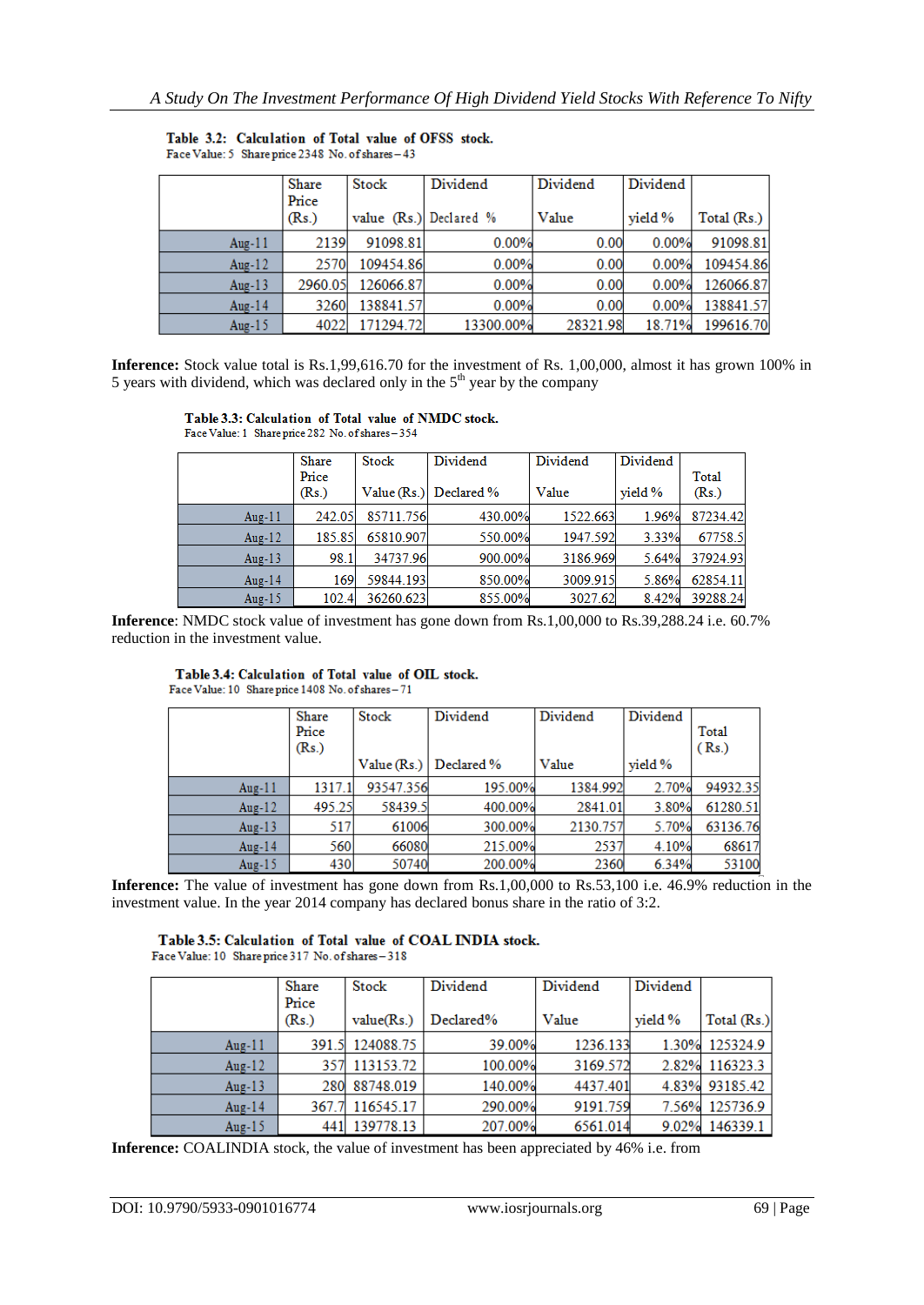Rs.1,00,000 to Rs.1,46,339 and company had declared dividend each year.

|           | Share | Stock           | Dividend | Dividend<br>value | Dividend | Total<br>(Rs.) |
|-----------|-------|-----------------|----------|-------------------|----------|----------------|
| Aug-11    |       | 31092399.404    | 0.00%    | 0                 | 0.00%    | 92399.4        |
| Aug- $12$ |       | 331.2598733.234 | 50.00%   | 1490.313          | 1.57%    | 100223.5       |
| Aug-13    |       | 30590909.091    | 125.00%  | 3725.782          |          | 3.86% 94634.87 |
| Aug-14    |       | 314.993859.911  | 115.00%  | 3427.72           |          | 4.79% 97287.63 |
| Aug-15    |       | 17251266.766    | 90.00%   | 2682.563          |          | 5.79% 53949.33 |

## **Table 3.6: Calculation of Total value of CAIRN stock.**

Face Value: 10 Share price 336 No. of shares – 298

**Inference:** CAIRN value of investment has been depreciated by 46.05% and dividend has been

declared every year except in 2011.

| $\Gamma$ race $\gamma$ and $\epsilon$ . To $\gamma$ share price 333 No. or shares $\sim$ 300 |              |            |           |          |          |             |  |
|----------------------------------------------------------------------------------------------|--------------|------------|-----------|----------|----------|-------------|--|
|                                                                                              | <b>Share</b> | Stock      | Dividend  | Dividend | Dividend |             |  |
|                                                                                              | Price (Rs.)  | value(Rs.) | Declared% | Value    | yield %  | Total (Rs.) |  |
|                                                                                              |              |            |           |          |          |             |  |
| Aug- $11$                                                                                    | 210.25       | 70083.333  | 75.00%    | 2500     | 2.40%    | 72583.33    |  |
| Aug- $12$                                                                                    | 188.4        | 62800      | 75.00%    | 2500     | 3.60%    | 65300       |  |
| Aug- $13$                                                                                    | 159          | 53000      | 82.50%    | 2750     | 4.00%    | 55750       |  |
| Aug- $14$                                                                                    | 302.9        | 100966.67  | 95.00%    | 3166.667 | 4.90%    | 104133.3    |  |
| Aug- $15$                                                                                    | 237.7        | 79233.333  | 107.00%   | 3566.667 | 6.31%    | 82800       |  |

#### **Table 3.7: Calculation of Total value of REC LTD stock.** Face Value: 10 Share price 333 No. of shares – 300

**Inference:** RECLTD with the face value of 10 and dividend declared in each year, company investment value has been depreciated by 17.2% from 2011 to 2015.

#### Table 3.8: Calculation of Total value of CANBK stock.

Face Value: 10 Share price 663 No. of shares - 151

|           | <b>Share</b> | Stock       | Dividend  | Dividend | Dividend  |          |
|-----------|--------------|-------------|-----------|----------|-----------|----------|
|           | Price        |             |           |          |           | Total    |
|           | (Rs.)        | Value (Rs.) | Declared% | Value    | vield $%$ | (Rs.)    |
| Aug- $11$ | 466          | 70265.38    | 110.00%   | 1658.625 | 1.90%     | 71924    |
| Aug- $12$ | 368          | 55488.54    | 110.00%   | 1658.625 | 2.20%     | 57147.17 |
| Aug-13    | 276.7        | 41721.954   | 130.00%   | 1960.193 | 3.00%     | 43682.15 |
| Aug-14    | 395.7        | 59665.259   | 110.00%   | 1658.625 | 3.40%     | 61323.88 |
| Aug- $15$ | 276          | 41616.405   | 105.00%   | 1583.233 | 5.47%     | 43199.64 |

**Inference:** CANBK stock has good track record of declaring dividend, but the investment value has been depreciated by 56.80% i.e. from Rs.1,00,000 to Rs.43,199.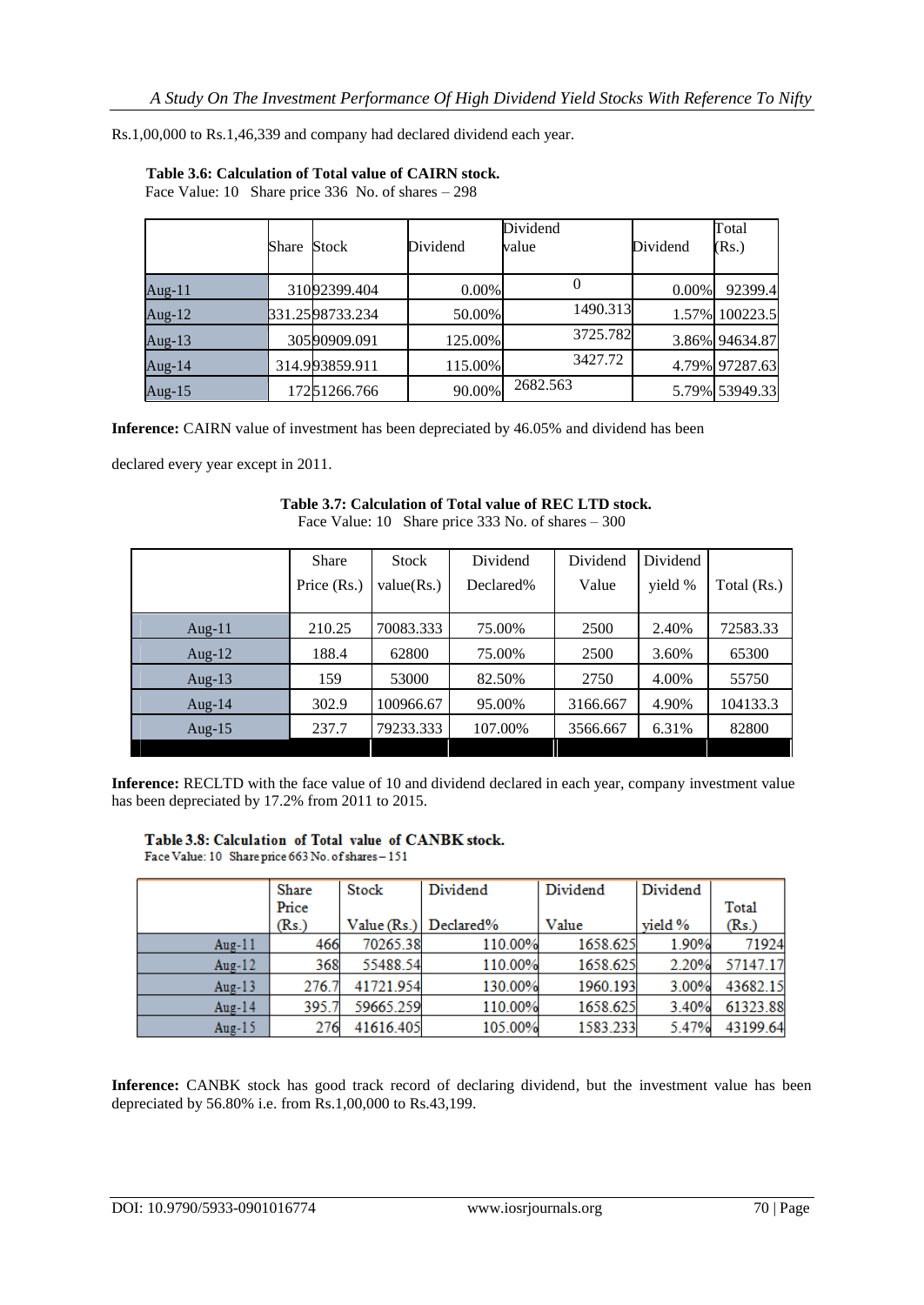|           | Share       | Stock           | Dividend  | Dividend Dividend |        |             |
|-----------|-------------|-----------------|-----------|-------------------|--------|-------------|
|           | Price (Rs.) | Value $(Rs.)$   | Declared% | Value             | yield% | Total (Rs.) |
| Aug- $11$ |             | 185.358947.034  | 50.00%    | 1590.584          | 1.70%  | 60537.62    |
| Aug- $12$ |             | 173.8555304.597 | 60.00%    | 1908.7            | 3.10%  | 57213.3     |
| Aug-13    |             | 11034992.842    | 70.00%    | 2226.817          | 3.80%  | 37219.66    |
| Aug- $14$ |             | 265.4584444.091 | 90.00%    | 2863.051          | 5.90%  | 87307.14    |
| Aug-15    |             | 246.1578304.438 | 91.00%    | 2894.862          | 5.29%  | 81199.      |

**Table 3.9: Calculation of Total value of PFC stock.** Face Value: 10 Share price 314 No. of shares – 318

**Inference:** PFC stock investment value has been reduced by 18.80% .

## Table 3.10: Calculation of Total value of BANKINDIA stock.

Face Value: 10 Share price 445 No. of shares - 225

|           | Share  | Stock     | Dividend  | Dividend | Dividend |                |
|-----------|--------|-----------|-----------|----------|----------|----------------|
|           | price  | value     | Declared% | Value    | yield %  | <b>Total</b>   |
| Aug- $11$ | 390    | 87620.759 | 70.00%    | 1572.68  |          | 1.60% 89193.44 |
| Aug- $12$ | 296.3  | 66569.31  | 70.00%    | 1572.68  |          | 1.80% 68141.99 |
| Aug- $13$ | 186.5  | 41900.696 | 100.00%   | 2246.686 |          | 3.10% 44147.38 |
| Aug-14    | 270    | 60660.526 | 50.00%    | 1123.343 | 2.10%    | 61783.87       |
| Aug- $15$ | 163.95 | 36834.419 | 50.00%    | 1123.343 |          | 5.15% 37957.76 |

**Inference:** BANKINDIA stock investment value has been reduced by 62.04% in 5 years.

# Table 3.11: Calculation of Tptal value of INFY stock.<br>Face Value: 5 Shareprice 3444 No. of shares - 29

|           | Share  | Stock     | Dividend  | Dividend | Dividend |                |
|-----------|--------|-----------|-----------|----------|----------|----------------|
|           | price  | value     | Declared% | Value    | vield %  | Total          |
| Aug- $11$ | 2780.1 | 80722.997 | 1200.00%  | 1742.16  |          | 1.27% 82465.16 |
| Aug- $12$ | 2215   | 64314.75  | 940.00%   | 1364.692 |          | 1.60% 65679.44 |
| Aug- $13$ | 2988   | 86759.582 | 840.00%   | 1219.512 |          | 1.30% 87979.09 |
| Aug- $14$ | 3350   | 97270.616 | 1260.00%  | 1829.268 |          | 1.85% 99099.88 |
| Aug- $15$ | 1079   | 62582     | 1190.00%  | 3451     | 5.05%    | 66033          |

**Inference:** INFY stock investment value has been reduced by 33.97% in 5 years. In 2015 company has declared bonus share.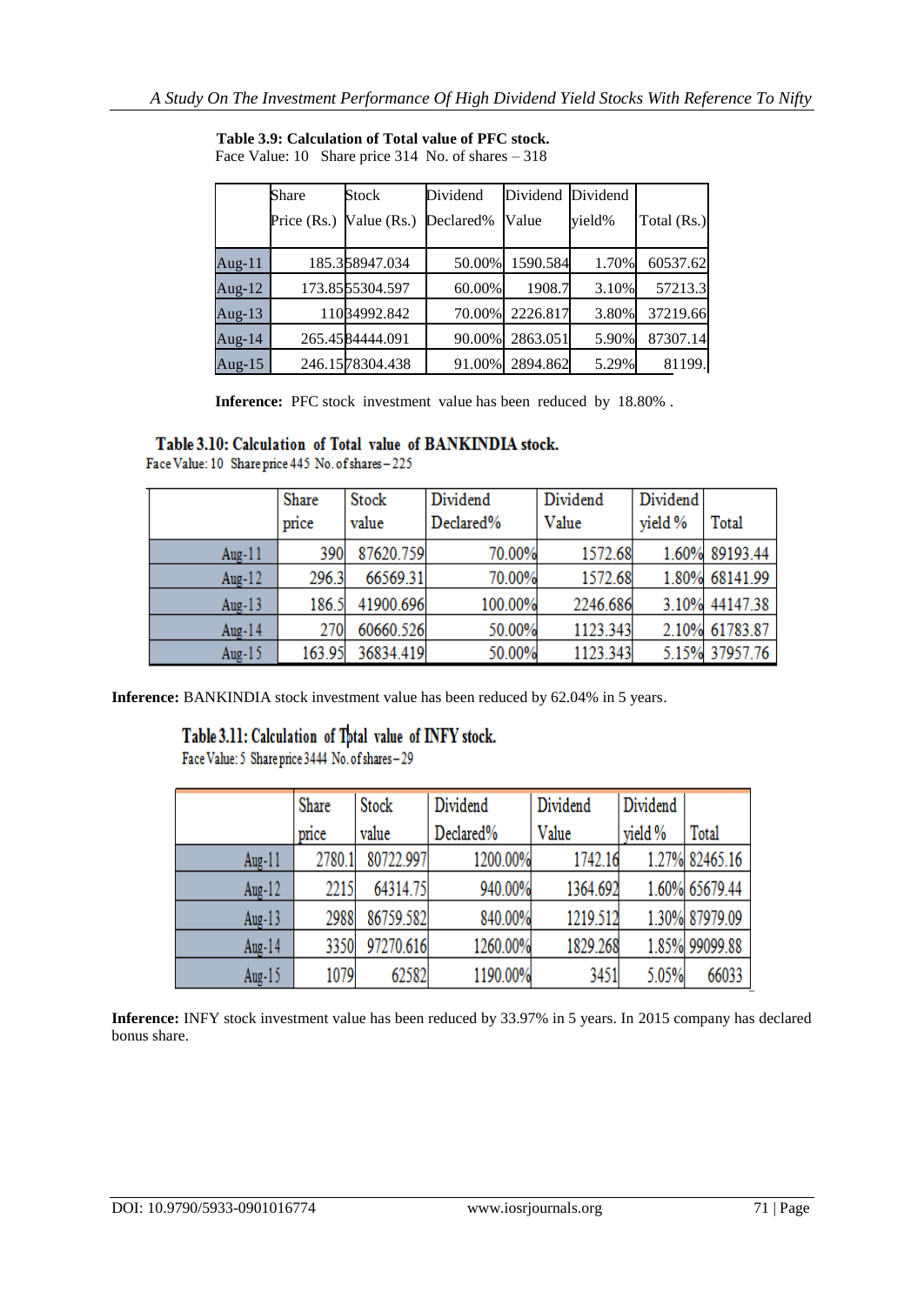**Graph 1: Top high yield companies**



The analysis shows that the high yield companies' investment returns are low. Even though the companies declared high percentage of dividend the value of investment has depreciated. Above tables and the graph shows that all top dividend yield companies investment value has declined except OFSS share.

| <b>Symbol</b> | <b>Nifty</b> |
|---------------|--------------|
| Aug-11        | 5525.5       |
| Aug- $12$     | 5220.7       |
| Aug- $13$     | 5776.9       |
| Aug-14        | 7662.5       |
| Aug- $15$     | 8510.6       |

**Table 3.12: NIFTY index value**

|        | NIFTY INDEX  | Percentage change<br>in Nifty value | Total portfolio | Percentage change<br>in Total portfolio |
|--------|--------------|-------------------------------------|-----------------|-----------------------------------------|
|        | <b>VALUE</b> |                                     | Value in Rs.    | Value.                                  |
| Aug-11 | 5525.5       | $-10.55%$                           | 867689          | $-13.23%$                               |
| Aug-12 | 5220.7       | $-15.49%$                           | 768518          | $-23.14%$                               |
| Aug-13 | 5776.9       | $-6.9%$                             | 683722          | $-31.62%$                               |
| Aug-14 | 7662.5       | 24.04%                              | 906982          | $-9.3%$                                 |
| Aug-15 | 8510.6       | 37.76%                              | 803480          | $-19.65%$                               |

To calculate the change in % of index value and portfolio value

- Base value for year 2011 is 6177
- Base value for year 2011 portfolio value is Rs.10,00,000

Inference: The above table shows that the portfolio value has declined. The maximum loss was in the year 2013. Compared to the value of portfolio, nifty index value shows an appreciation in value upto 37%. Investment in nifty futures would have given better returns than high yield stocks.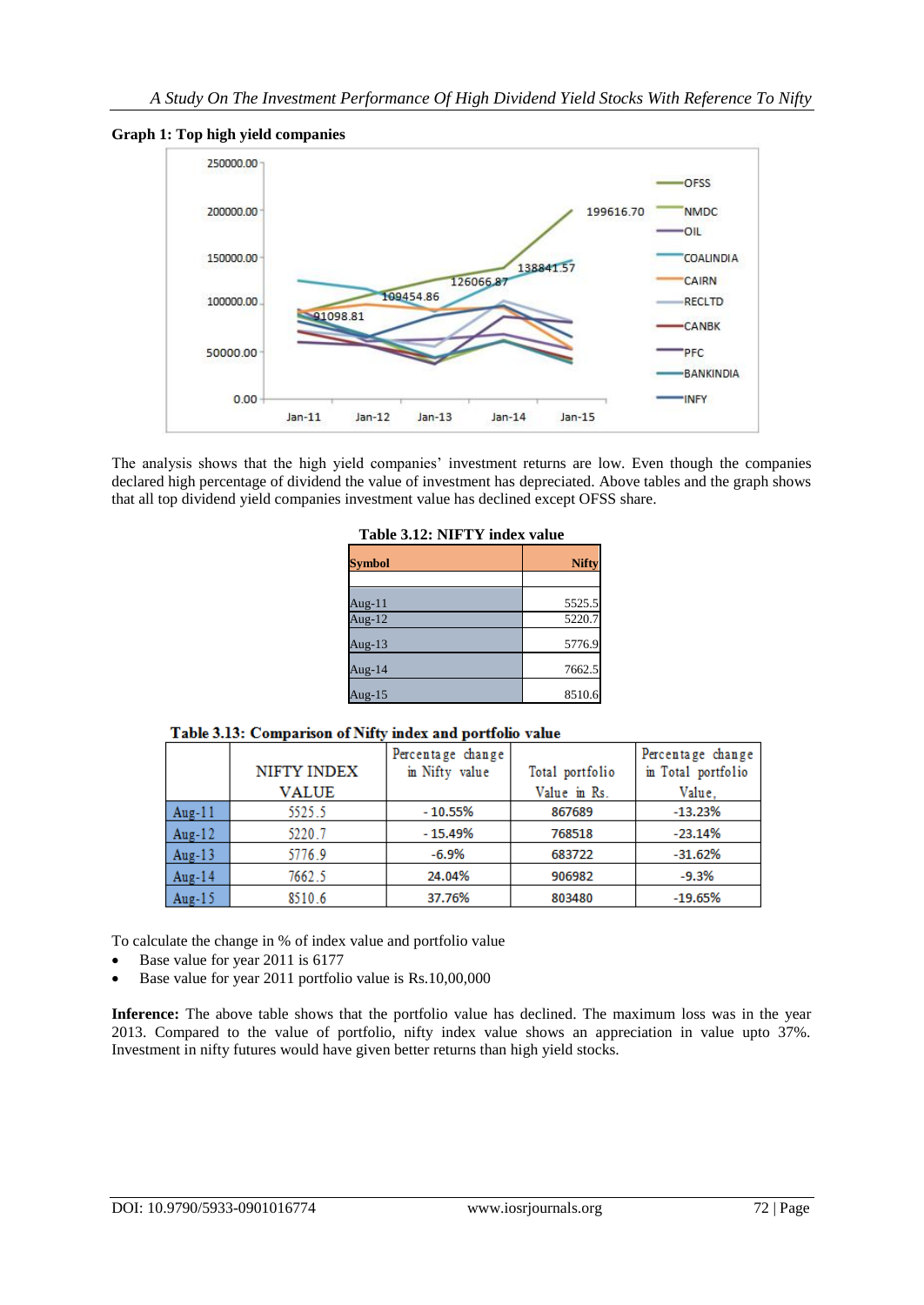**Statistical Analysis: Portfolio value with dividend and without dividend.**

**Null hypothesis:** There is no significant difference between the value of portfolio without dividend and portfolio with dividend.

**Alternative hypothesis:** There is a significant difference between the value of portfolio without dividend and portfolio with dividend.

**Condition:** If t Stat value is greater than critical value, then the null hypothesis is rejected. **Alpha:** 0.05

| t-Test: Paired Two Sample for Means |                                      |                                   |  |  |
|-------------------------------------|--------------------------------------|-----------------------------------|--|--|
|                                     | <b>Portfolio without</b><br>dividend | <b>Portfolio with</b><br>dividend |  |  |
| Mean                                | 800507.8                             | 802839.879                        |  |  |
| Variance                            | 7727588928                           | 7662358005                        |  |  |
| <b>Observations</b>                 | 60                                   | 60                                |  |  |
| Pearson Correlation                 | 0.994857829                          |                                   |  |  |
| Hypothesized Mean Difference        | $\bf{0}$                             |                                   |  |  |
| Df                                  | 59                                   |                                   |  |  |
| t Stat                              | -2.028850373                         |                                   |  |  |
| $P(T \leq t)$ one-tail              | 0.023496955                          |                                   |  |  |
| t Critical one-tail                 | 1.671093032                          |                                   |  |  |
| $P(T \le t)$ two-tail               | 0.046993909                          |                                   |  |  |
| t Critical two-tail                 | 2.000995378                          |                                   |  |  |

## Table 3.14: T-test

**Conclusion:** The null hypothesis is accepted as the t-stat (-2.028850373) is lesser than the critical value (1.671093032)

From the statistical analysis it is proved that there is no change in the values of portfolio with and without dividend.

#### **IV. Discussion and Conclusion**

Investors invest in high yield dividend stocks to save their funds from eroding and to get reasonable amount of return as dividend. The research has found that high yield dividend stocks value depreciated leading to losses upto 31% taking into account the dividend amount. Generally low risk investors invest in these stocks. High dividend yield stocks performance is found to be extremely less compared to the market performance. Nifty index value has increased to 37% in 5 years and portfolio value has decreased 31% in 5 years. All top dividend yield companies investment value has declined except OFSS stock. This proves that majority of the stock prices in the portfolio has declined depreciating the total value of portfolio from Rs.10,00,000 to Rs.8,03,480. So, aggressive investors should not create a portfolio with high yield dividend stocks as capital gains are not possible. Risk averse investors should avoid investing in these stocks as the capital invested is not secured and the total value invested has reduced giving losses. Moreover there is not much difference seen in the value of portfolio with dividend and the value of portfolio without dividend. The research further proves that during the period of study nifty index has appreciated considerably showing that the stocks in the portfolio are not moving with the index nifty. During the period from  $2011 - 2015$ , majority of the high yield stock prices have fallen down inspite of market being bullish. This shows that there is a huge gap between the index Nifty and the high yield stocks. Investment in nifty futures would have given better returns than high yield stocks. The research has proved that all high yield stocks are not stable and total return on portfolio including dividends does not appreciate.

#### **Reference**

- [1]. Vitali Kalesnik, Engin Kose, Chris Brightman 2015. The Market for "Lemons": A Lesson for Dividend Investors, and the contract of the Research affiliates, and the contract of the contract affiliates, and the contract of the contract of the contract of the contract of the contract of the contract of the contract of the c [https://www.researchaffiliates.com/en\\_us/publications/articles/428\\_the\\_market\\_for\\_lemons\\_a\\_lesson\\_for](https://www.researchaffiliates.com/en_us/publications/articles/428_the_market_for_lemons_a_lesson_for_dividend_investors.html) [\\_dividend\\_investors.html.](https://www.researchaffiliates.com/en_us/publications/articles/428_the_market_for_lemons_a_lesson_for_dividend_investors.html)
- [2]. Arnott, Robert D. 2003. "Dividends and the Three Dwarfs", Financial Analysts Journal, Vol- 59, No. 2, pp. 4–6.